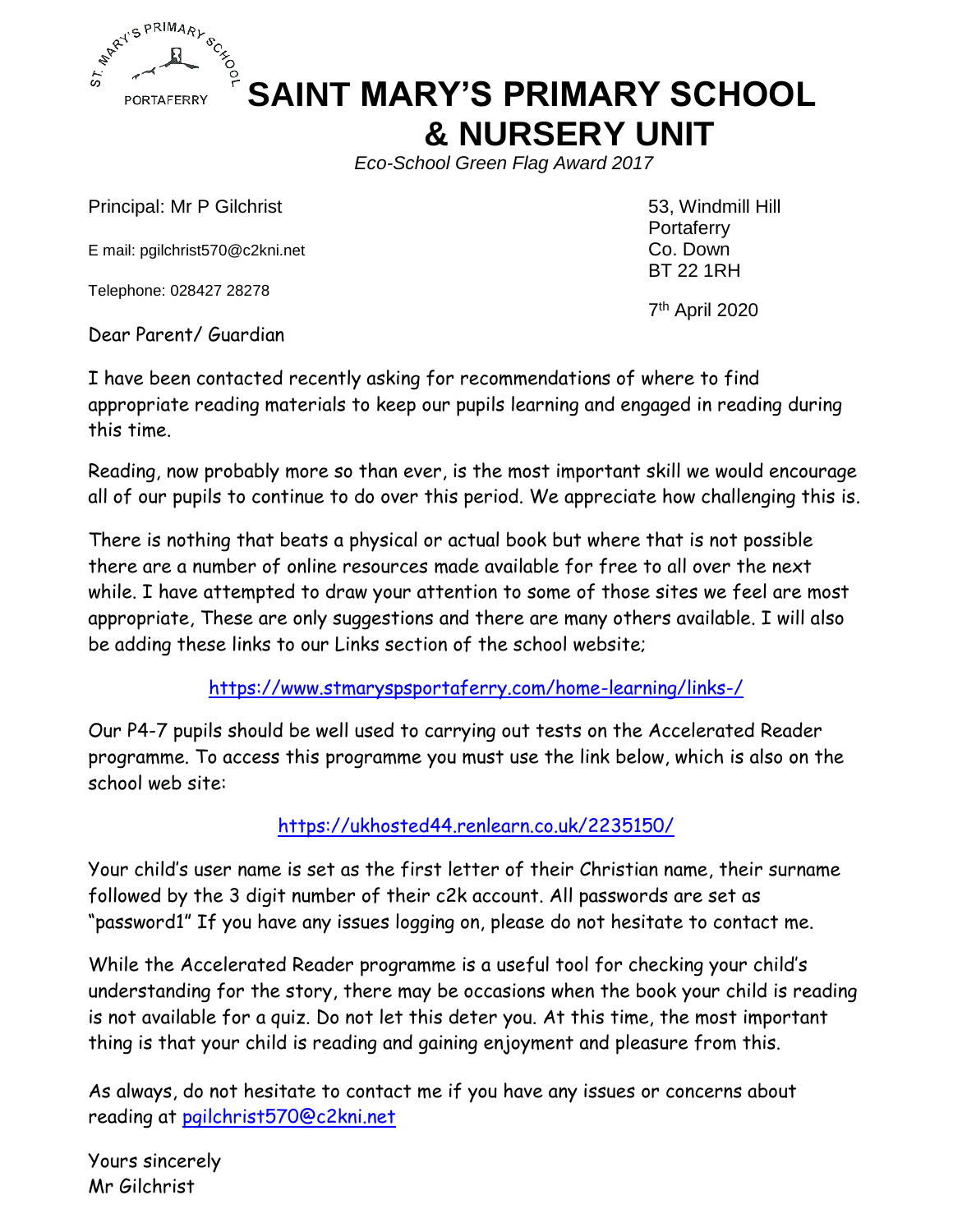**Myon**

#### <http://www.renlearn.co.uk/keep-reading/>

Myon are offering limited free access to books and articles from myON and myON News for students in the UK and Ireland. You simply need to register at the link above.

*[myON](http://www.renlearn.co.uk/myon) is also run by Renaissance, the company who run our Accelerated Reader programme and they offer a digital reading experience for students of all ages and abilities. For the duration of unexpected school closures in the UK and Ireland due to COVID-19, they are offering free access to 7,000 enhanced digital books – as well as 5 daily news articles in 3 languages (English, French, Spanish) with [myON News.](http://www.renlearn.co.uk/myon-news)*

You can search books linked to your child's ability and then go to Accelerated Reader to carry out a test.

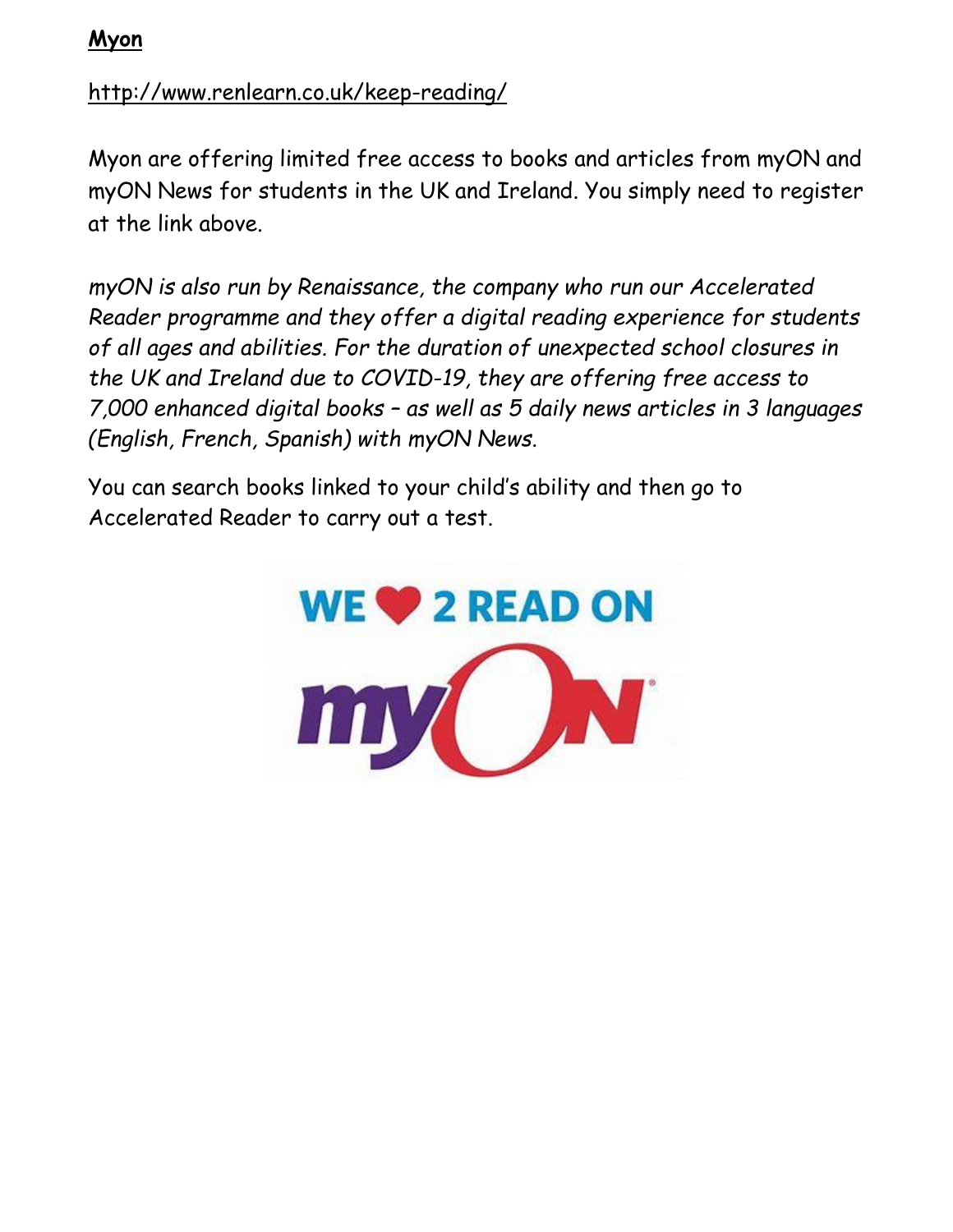#### **NI Booktrust**

### [www.booktrust.org.uk/hometime](http://www.booktrust.org.uk/hometime)



BookTrust have launched a new digital hub,

[www.booktrust.org.uk/hometime](http://www.booktrust.org.uk/hometime) which is packed with reading advice, ideas, activities and resources.

On Monday 6 April they launched a Northern Ireland page, where they will feature local authors, illustrators and initiatives. They will also use this portal to highlight the amazing talent we have and share what other organisations are doing to support families across Northern Ireland.

The **BookTrust NI facebook page** allows us them to connect with families and share the work that authors and illustrators post on Facebook. They will be able to share your organisations content there too [www.facebook.com/booktrustni](http://www.facebook.com/booktrustni)

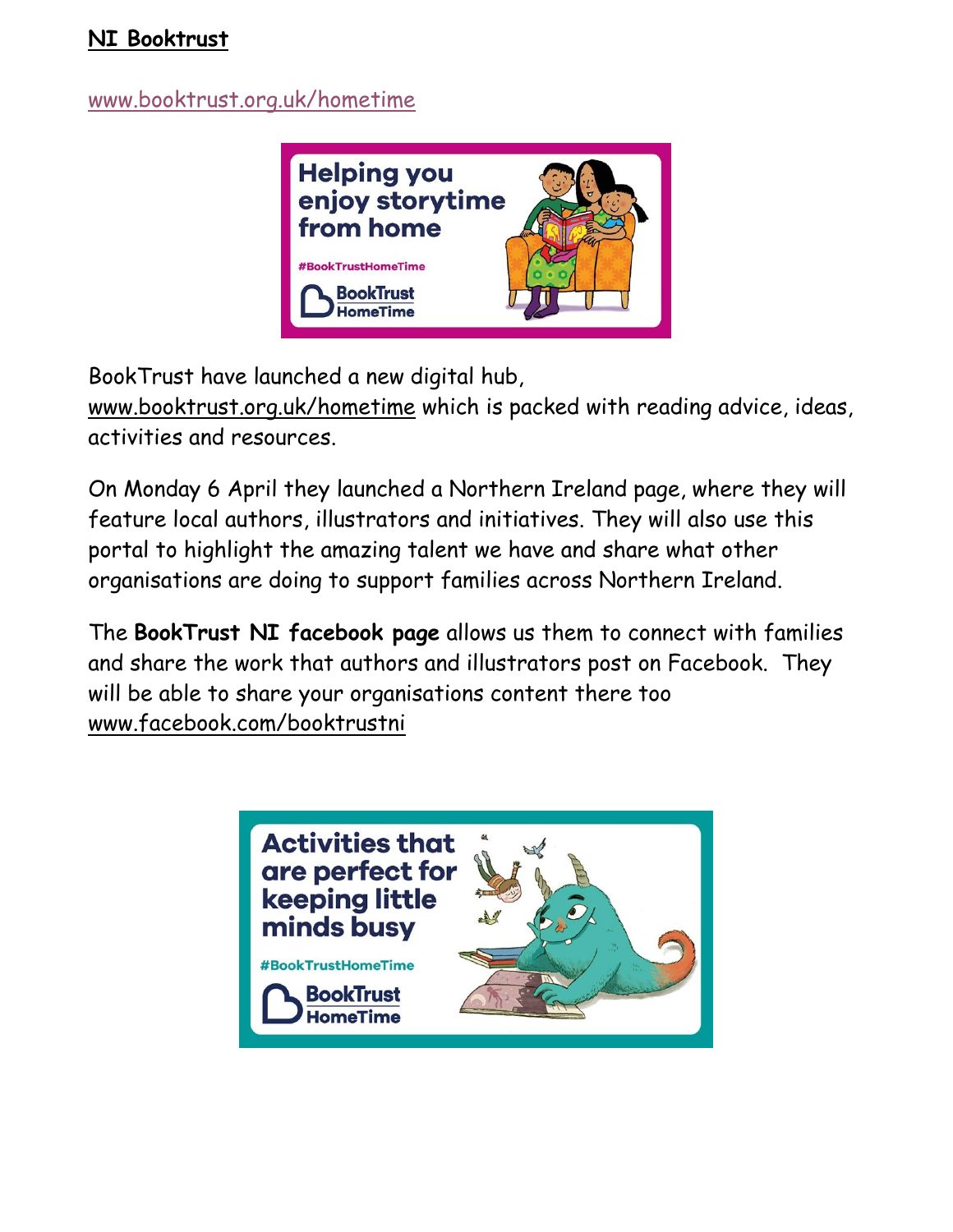### **Pick A Tale**

## <https://pickatale.co.uk/>

"At Pickatale, we believe in the power of great storytelling. That's why every book in our children's reading and audiobook app has been made fully interactive to help entertain and educate young readers aged between 0 to 10 years. Our ever-expanding digital library offers budding bookworms over 1,000 amazing books and audiobooks to read and listen to anytime, anywhere. You can even download our books in advance of long journeys and holidays. Browse our website to learn more about our reading and audiobook app and discover why mums, dads and children love Pickatale."

This web site has access to many story books appropriate for our younger children. The web site is very interactive and you can sign up for free. There is a helpful promotional video.

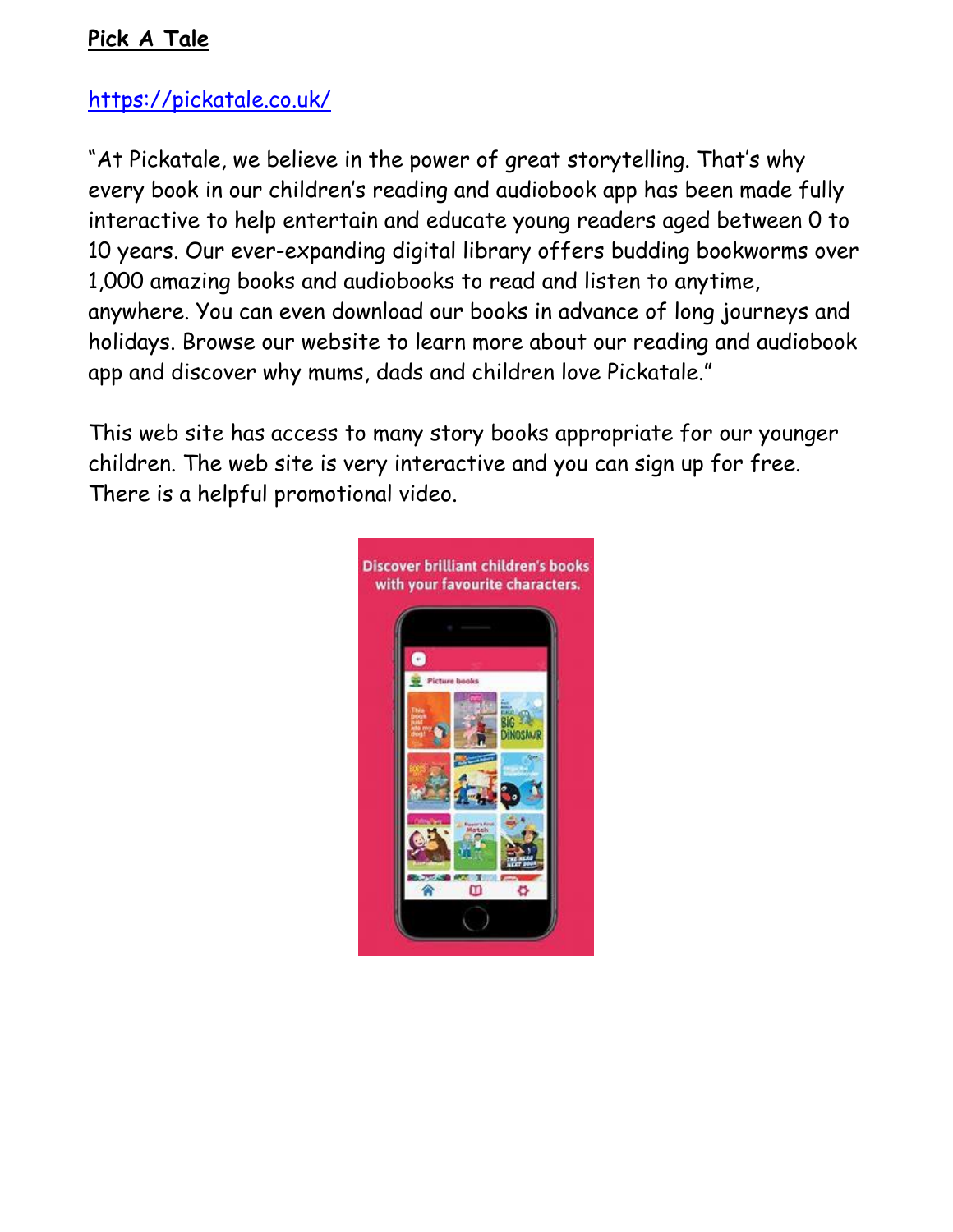

You must log in or register to access the books.

To log in:

- 1. Once on the site simply register as a parent under the Oxford Owl for Home.
- 2. On the top right hand of the page there is an option to log in.
- 3. Once you press this you simply click on the "Not Registered Yet? Join Us" link.
- 4. State that you are a parent and complete the registration with your email details. On page 2 of the registration you will asked to register a child under the when was your child born section. You can add other children ni this section.
- 5. Once completed a message will be sent to your email to activate the account.
- 6. When you have activated the account, click on the link for Reading along the top bar. Then browse free eBook library [www.oxfordowl.co.uk/for-home/find-a-book/library-page](http://www.oxfordowl.co.uk/for-home/find-a-book/library-page)
- 7. Select the age of you child and access the available books for free.

Each book has a set of questions linked to the story which can affirm that your child has understood the story.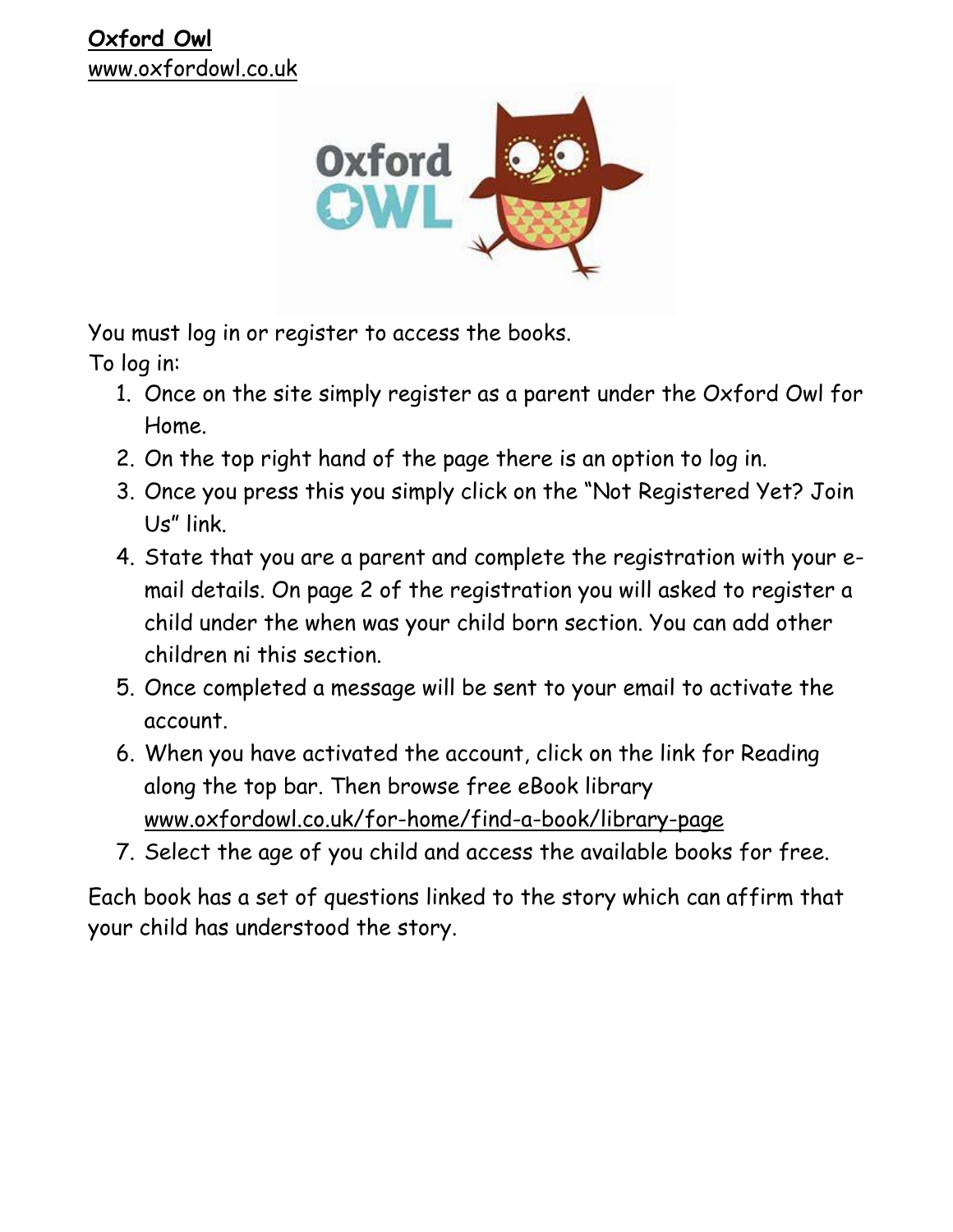

#### <https://www.librariesni.org.uk/Pages/eBooks.aspx>

### **1000s of eBooks and Audiobooks available to download for free**

- borrow up to eighteen at a time for three weeks
- books automatically disappear at the end of the loan period

If you already have a Libraries NI membership number go straight to step two.

- 1. To make use of this great free service you need to have a Libraries NI [membership number.](https://www.librariesni.org.uk/_layouts/LNI_CustomPages/CreateLMSUsers.aspx)
- 2. If you have a smartphone or tablet device download the [Overdrive](http://app.overdrive.com/)  [App](http://app.overdrive.com/) and create an account (Choose Libraries NI as your library). For PCs and laptops you need to install [Adobe Digital Editions](http://www.adobe.com/uk/solutions/ebook/digital-editions/download.html) (ADE) software
- 3. Sign in to the [Libraries NI eBook/Audiobook service](https://librariesniuk.libraryreserve.com/10/50/en/SignIn.htm?URL=Default%2ehtm) using your membership number
- 4. [Browse the collection,](http://librariesniuk.lib.overdrive.com/) choose a book and click borrow. If your chosen book is not available request it by selecting the Place a Hold button
- 5. Click Account to go to your Bookshelf. You can read your book here or click download to save it to your device